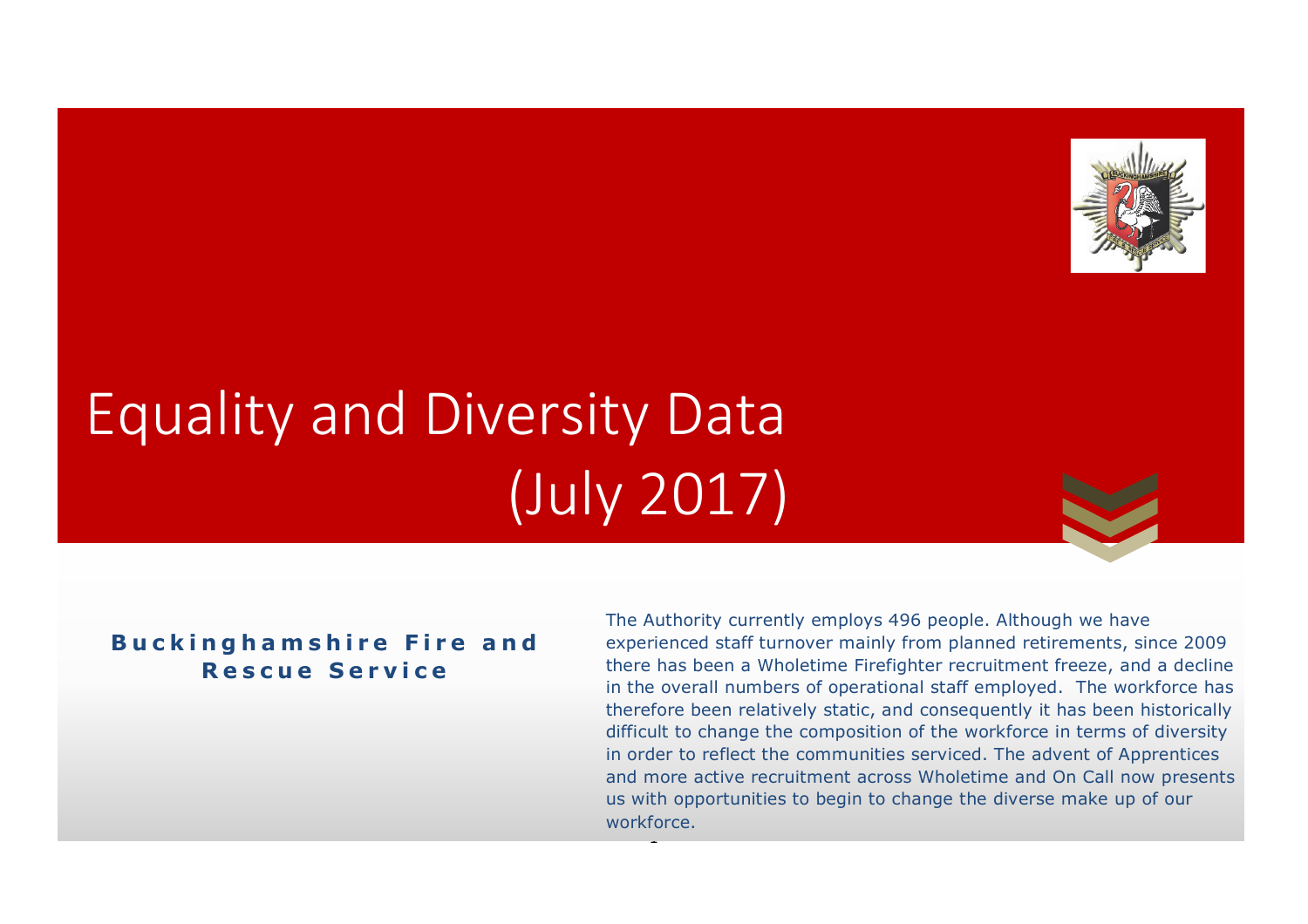#### **Chart 1: Ethnicity compared to County**



81.1%

 $1.4\%$  0.3% 0.5%  $1.0\%$   $\_$  0.8%

 $-$  Distribution  $-$  2.0  $\sqrt{2}$   $\sqrt{2}$   $\sqrt{2}$   $\sqrt{2}$   $\sqrt{2}$   $\sqrt{2}$   $\sqrt{2}$   $\sqrt{2}$   $\sqrt{2}$   $\sqrt{2}$   $\sqrt{2}$   $\sqrt{2}$   $\sqrt{2}$   $\sqrt{2}$   $\sqrt{2}$   $\sqrt{2}$   $\sqrt{2}$   $\sqrt{2}$   $\sqrt{2}$   $\sqrt{2}$   $\sqrt{2}$   $\sqrt{2}$   $\sqrt{2}$   $\sqrt{2}$   $\sqrt{$ 74% 1.0% 5.1% 3.3% 3.3% 1.5% 0.8%  $1.1\%$  2.5% 5.2% 1.0%  $0.6\%$   $-0.2\%$ 0.4% **MK% White British** ■ White Irish **Other White Mixed Ethnicity**  $\blacksquare$ Indian Pakistani Bangladeshi Chinese Other Asian or Asian British Black African Black Caribbean Other Black or Black British ■ Arab Other ■ Not stated 5.3% 2.4% 2.2% 4.2%  $0.5\%$  0.2% **Buckinghamshire %** ■ White British  $\blacksquare$  White Irish Other White **Mixed Ethnicity**  $\blacksquare$ Indian Pakistani Bangladeshi ■ Chinese Other Asian or Asian British Black African **Black Caribbean** Other Black or Black British ■ Arab ■ Other ■ Not stated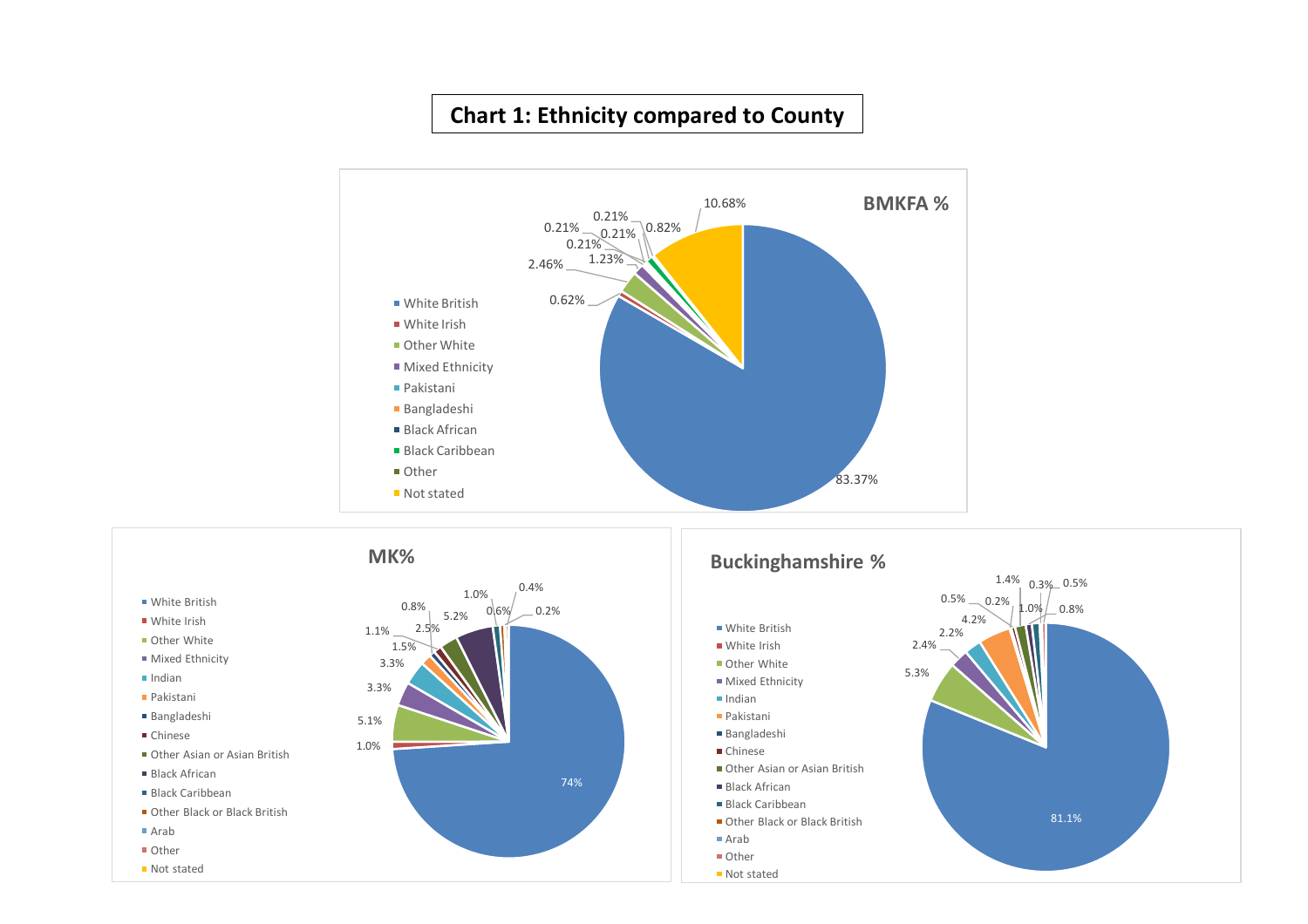# **Chart 2: Age ranges compared to County**





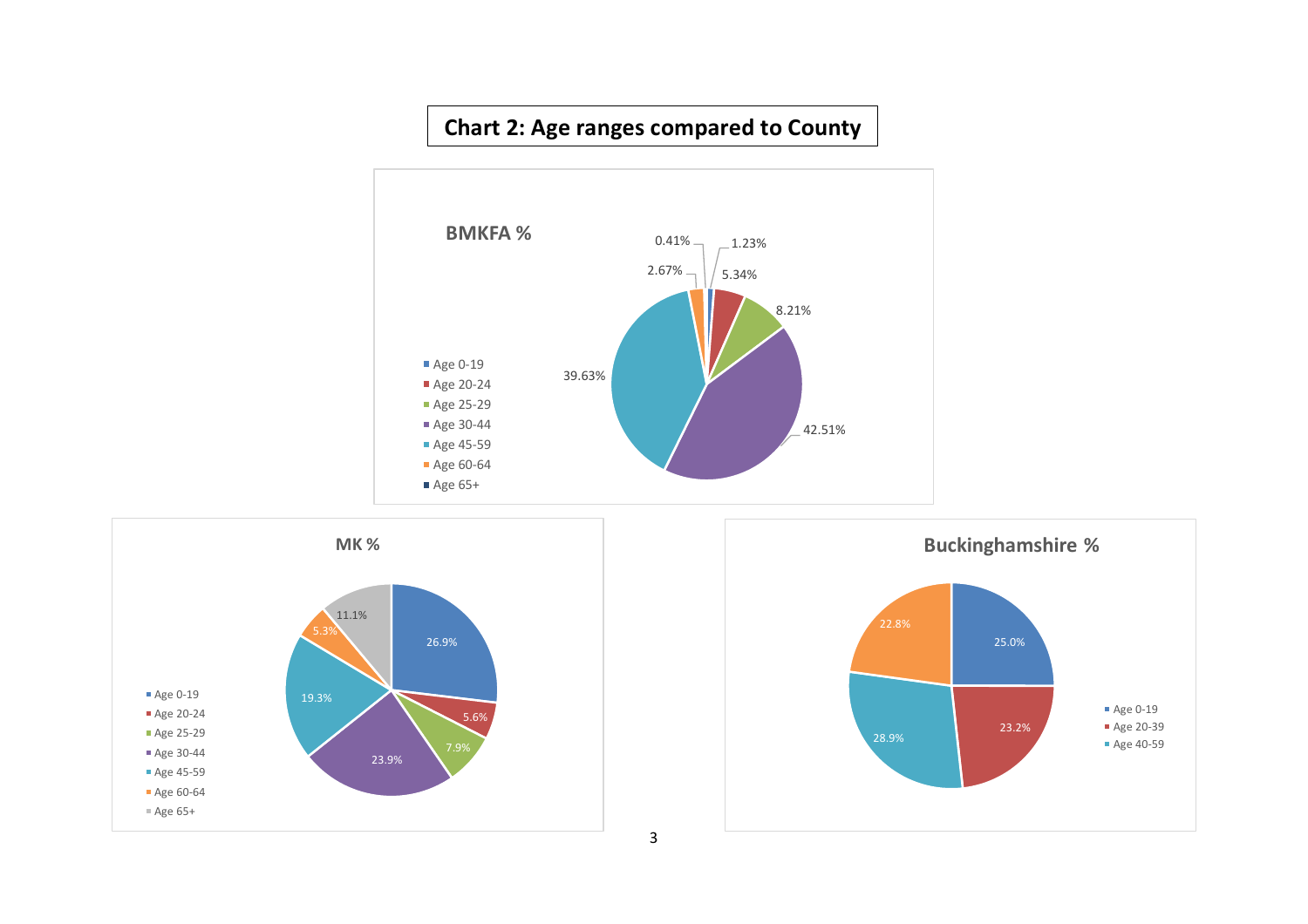

# **Chart 3: Religious Denomination compared to County**



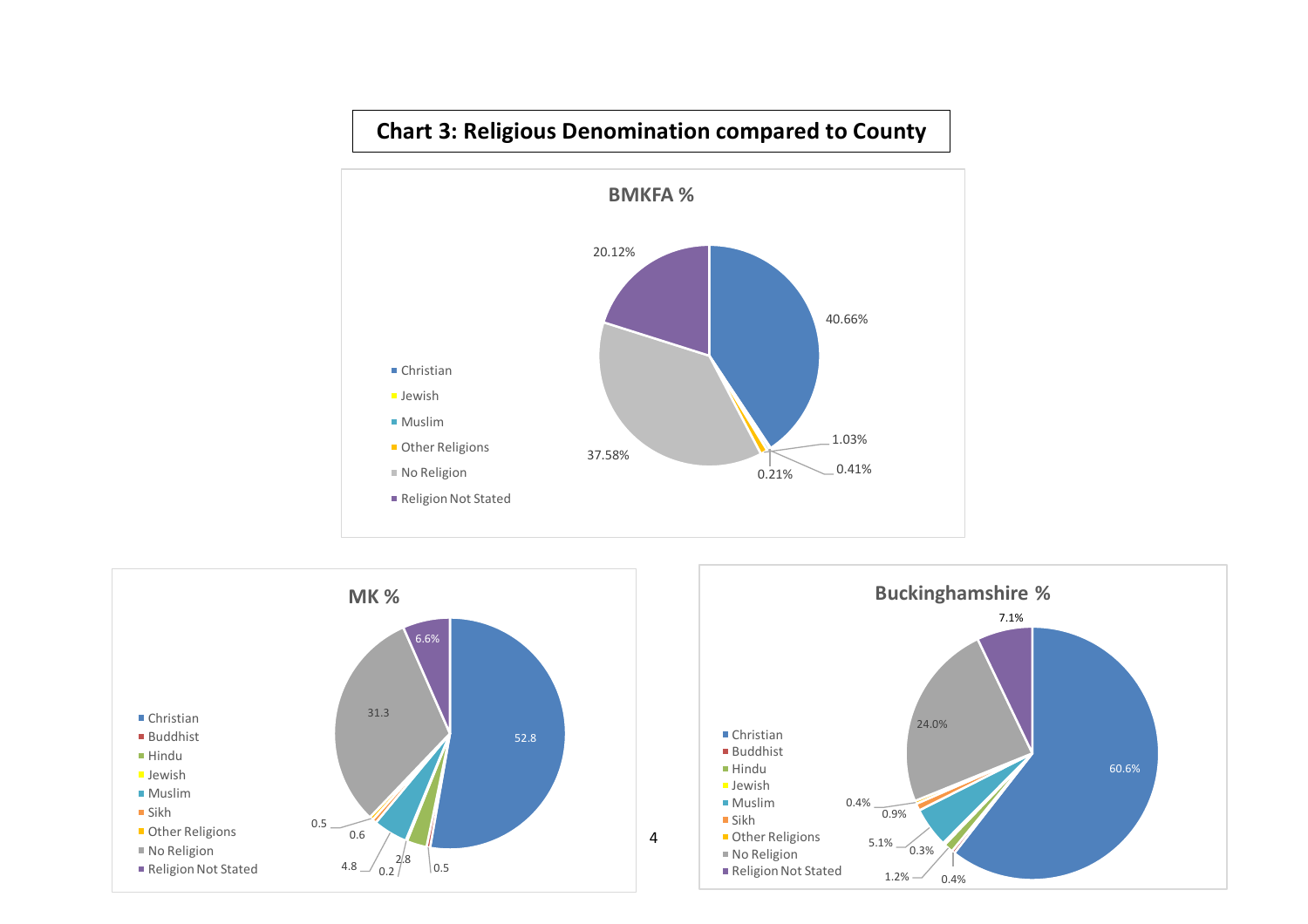#### **Chart 4: Gender compared to County**





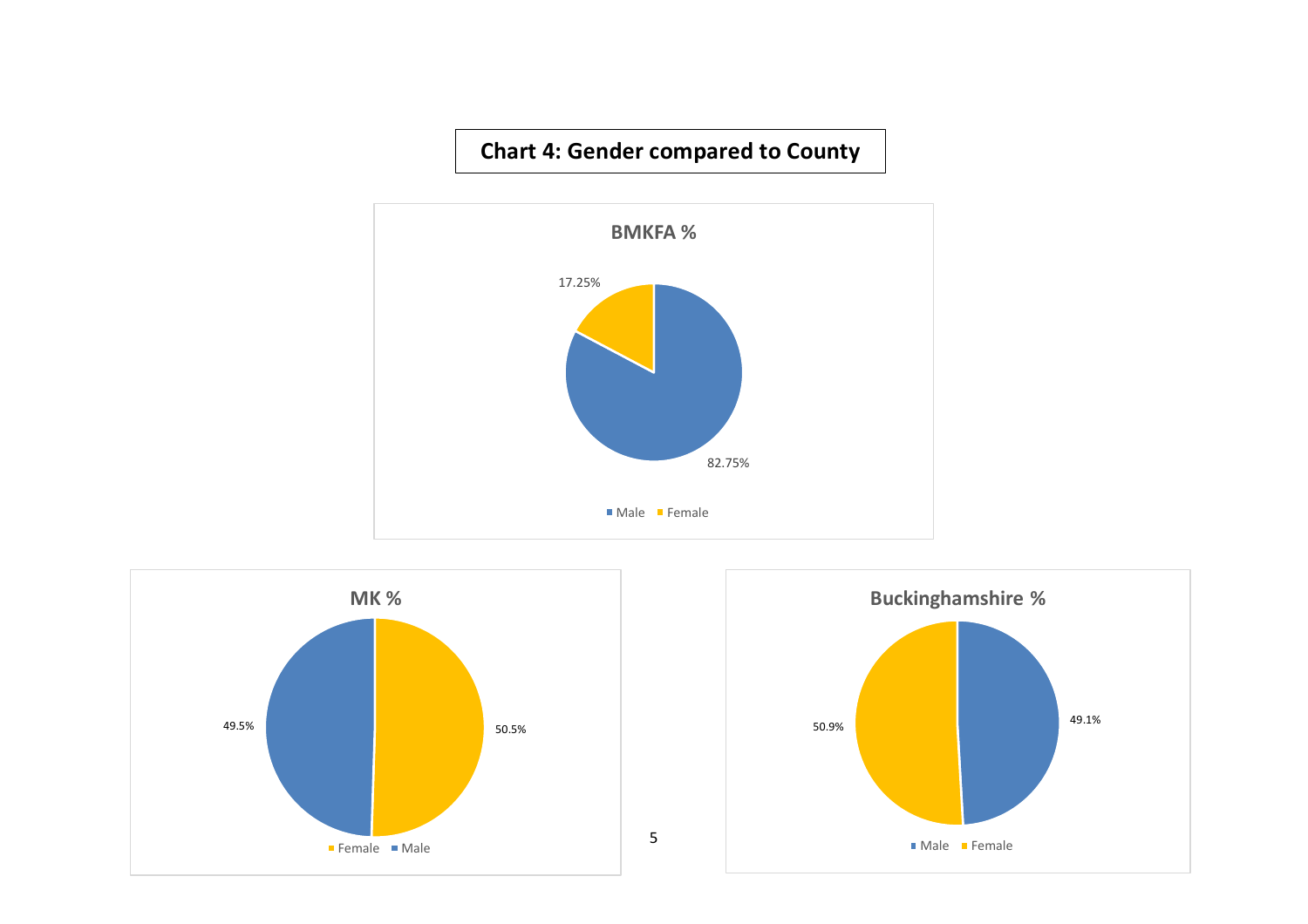# **Chart 5: Ethnicity compared to County**



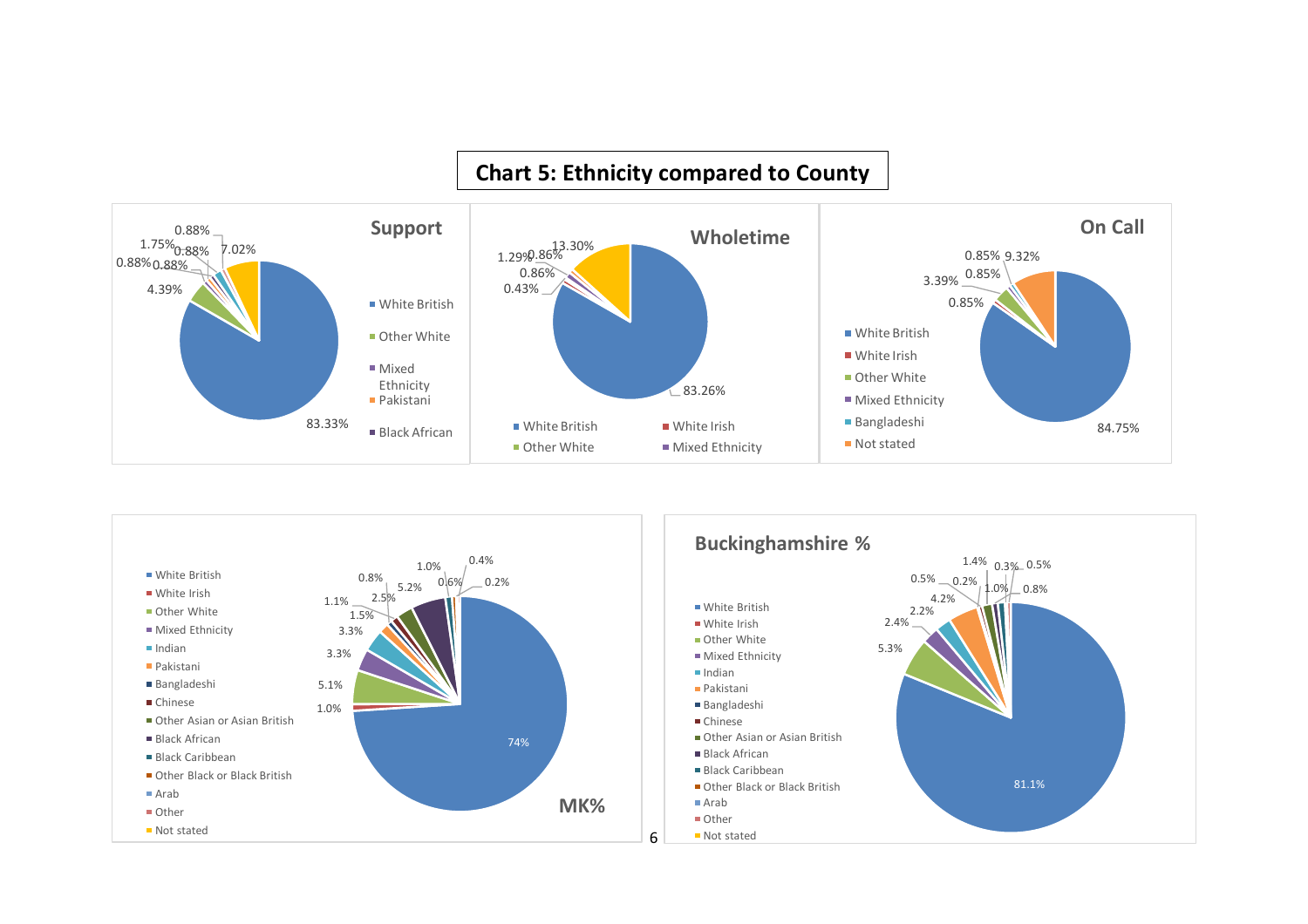#### <u> 1989 - Johann Stein, Amerikaansk politiker († 1908)</u> **Chart 6: Age ranges compared to County**





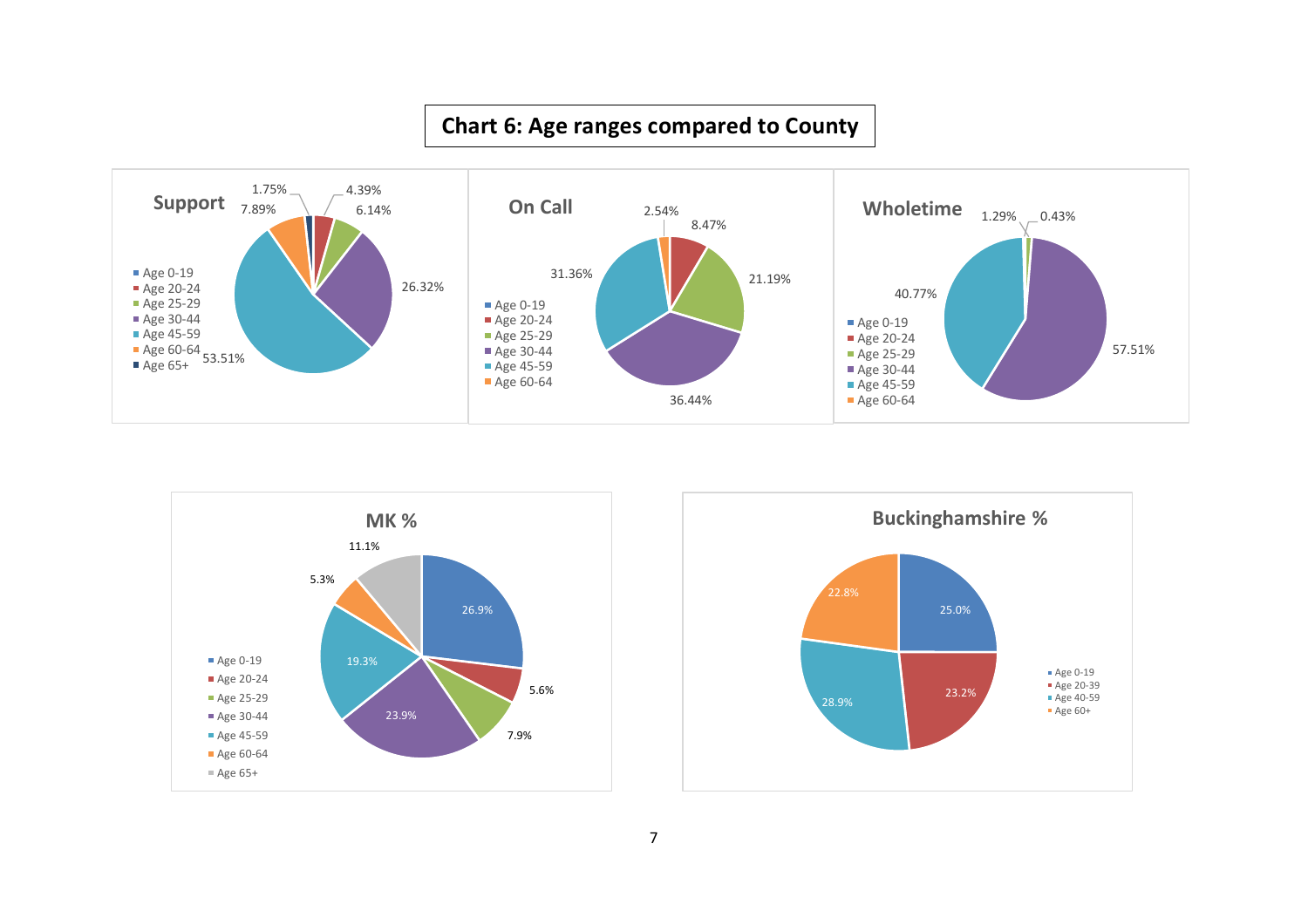#### **Chart 7: Religious Denomination compared to County**

**Census** 





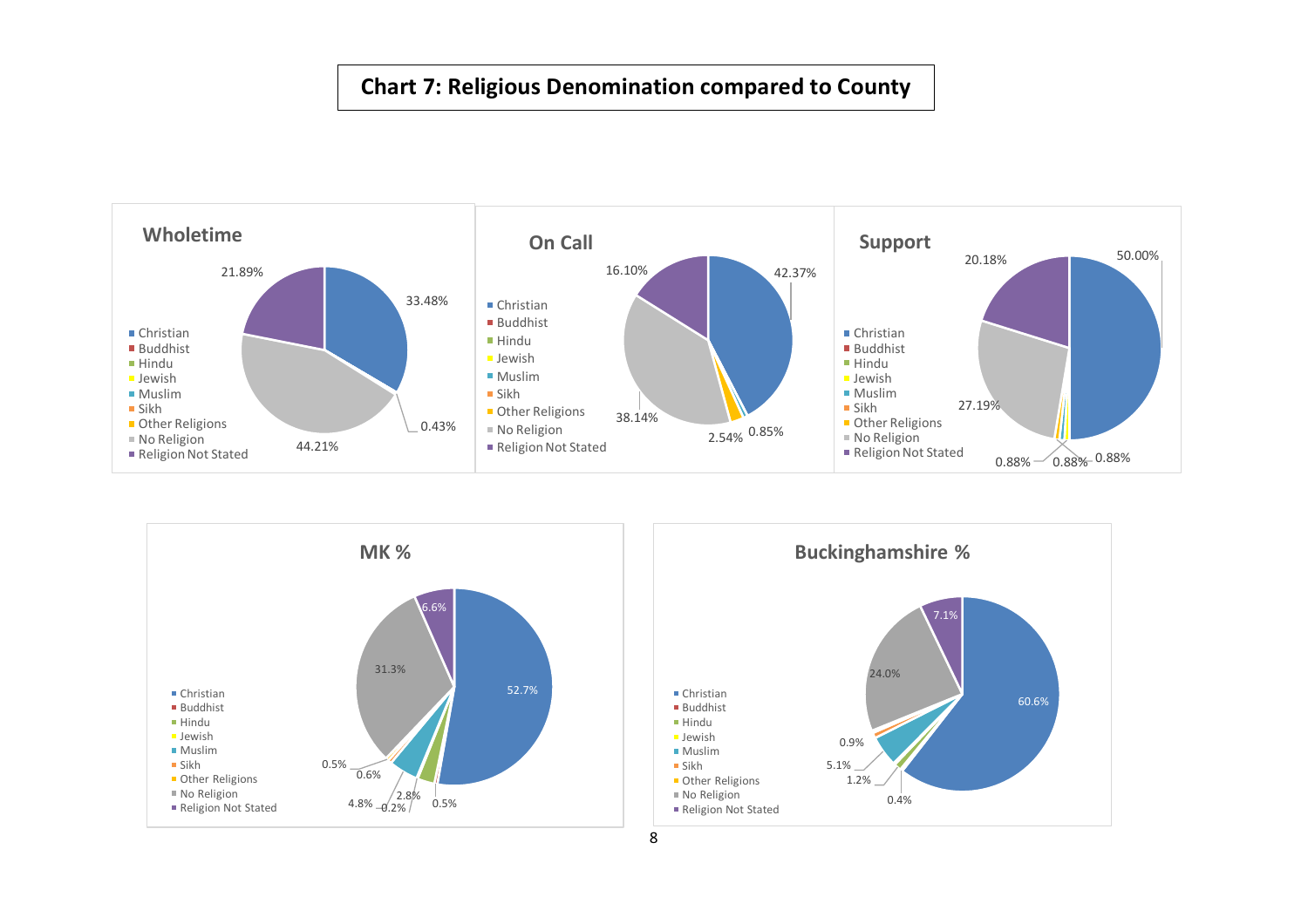# **Chart 8: Gender compared to County**





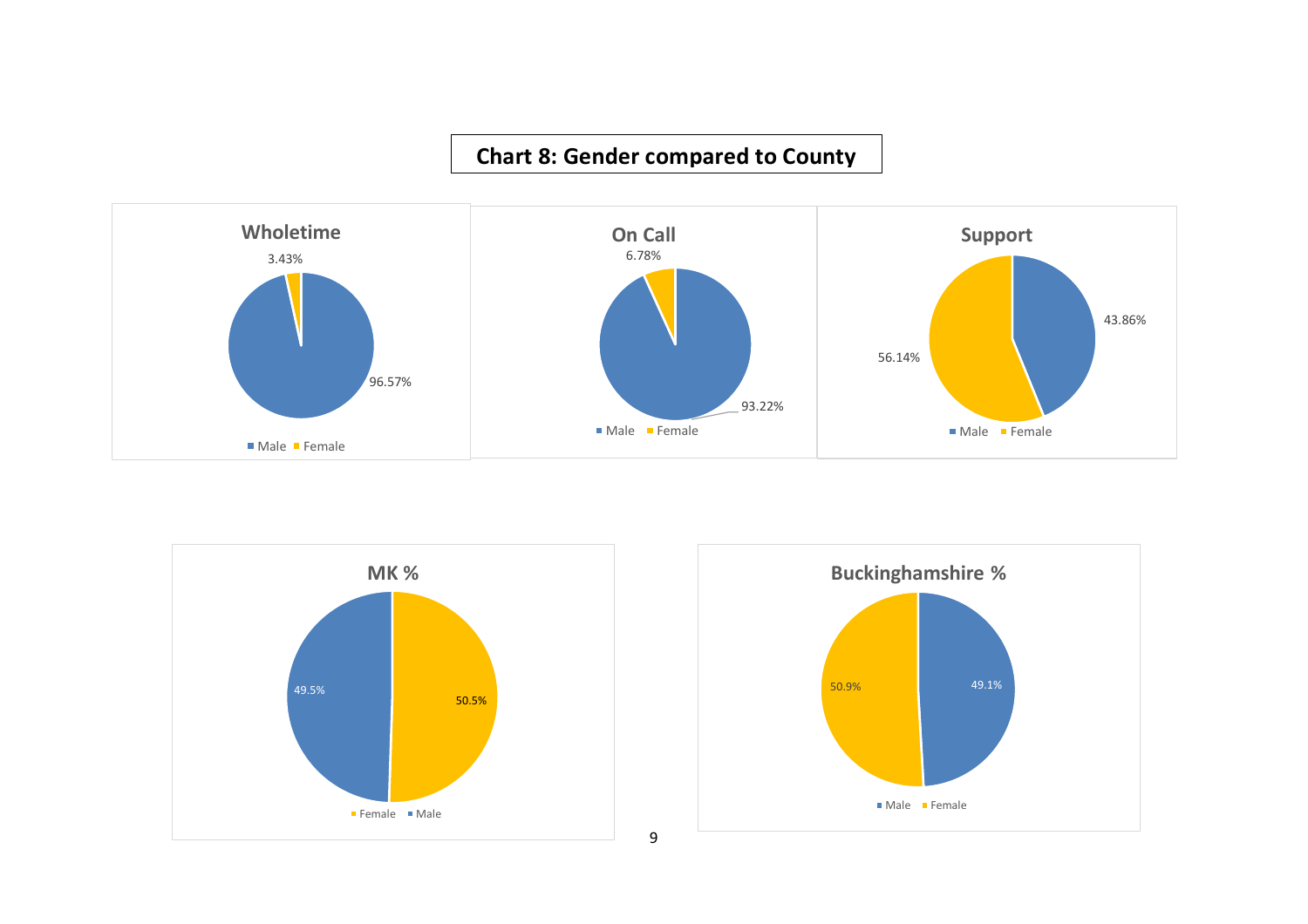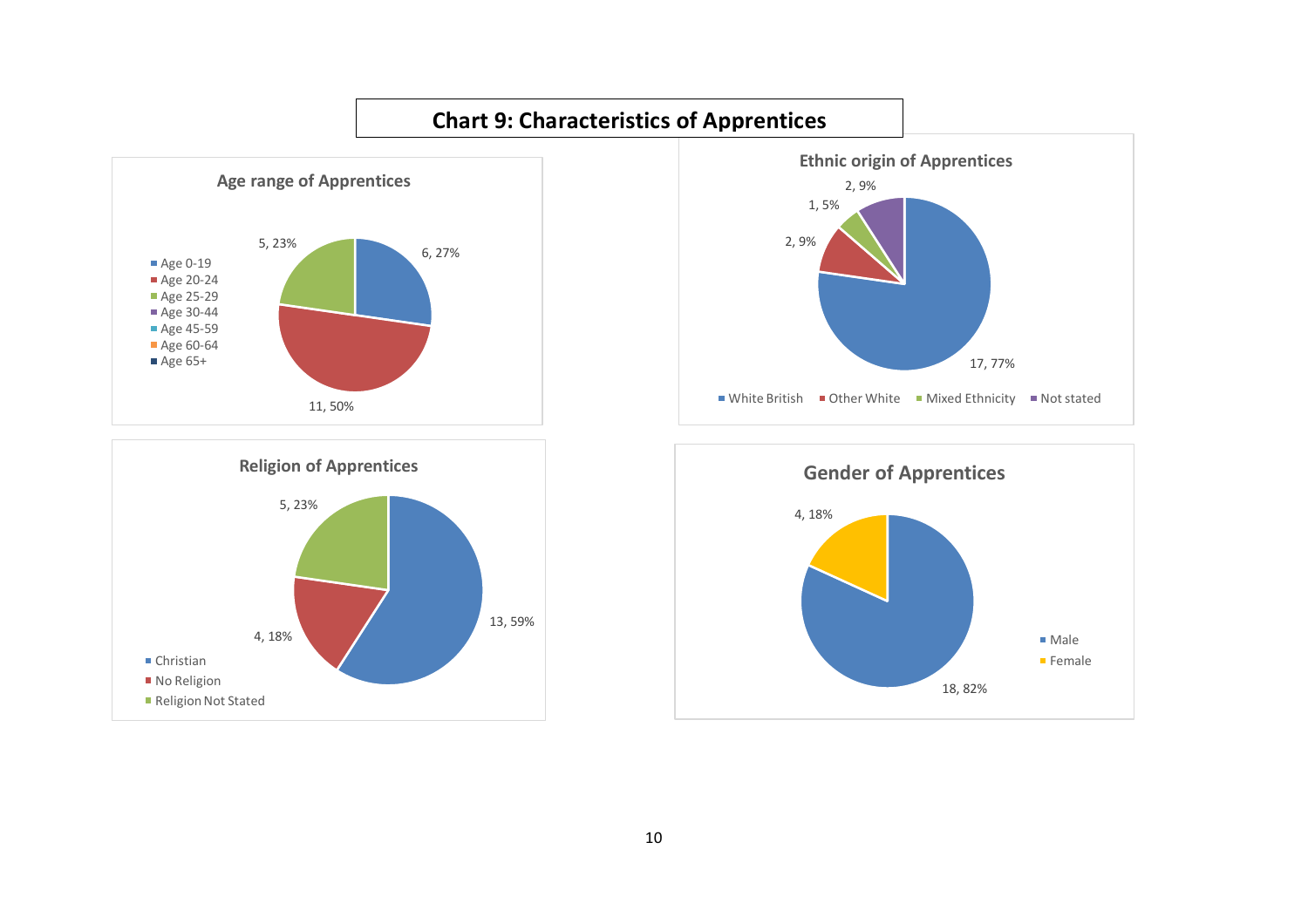# **Breakdown of BMKFA data**

| Age       | <b>Wholetime</b> | $%$ of<br>Wholetime | <b>On Call</b> | % of On Call | <b>Support</b> | $%$ of<br><b>Support</b> | <b>ALL BMKFA</b> | %     |
|-----------|------------------|---------------------|----------------|--------------|----------------|--------------------------|------------------|-------|
| Age 0-19  |                  | 0.0%                |                | 0.0%         |                | $0.0\%$                  |                  |       |
| Age 20-24 |                  | 0.0%                | 12             | 9.3%         | $\ast$         | 6.3%                     | 19               | 3.8%  |
| Age 25-29 | $\ast$           | 3.5%                | 23             | 17.8%        | $\ast$         | 5.4%                     | 38               | 7.6%  |
| Age 30-44 | 149              | 58.2%               | 53             | 41.1%        | 31             | 27.7%                    | 233              | 46.9% |
| Age 45-59 | 97               | 37.9%               | 39             | 30.2%        | 59             | 52.7%                    | 195              | 39.2% |
| Age 60-64 | $\star$          | 0.4%                | $\ast$         | 1.6%         | $\ast$         | 7.1%                     | 11               | 2.2%  |
| Age 65+   |                  | 0.0%                |                | 0.0%         | $\ast$         | 0.9%                     | $\ast$           | 0.2%  |

 $*$  Less than 10

|                              |           | % of      |         |              |                | % of           |                  |       |
|------------------------------|-----------|-----------|---------|--------------|----------------|----------------|------------------|-------|
| <b>Ethnic Origin</b>         | Wholetime | Wholetime | On Call | % of On call | <b>Support</b> | <b>Support</b> | <b>ALL BMKFA</b> | %     |
| White British                | 214       | 83.6%     | 108     | 83.7%        | 92             | 82.1%          | 414              | 83.3% |
| White Irish                  | $\ast$    | 1.2%      | $\ast$  | 0.8%         | $\ast$         | 0.9%           | $\ast$           | 1.0%  |
| Other White                  | $\ast$    | 0.8%      | $\ast$  | 3.1%         | $\ast$         | 3.6%           | 10               | 2.0%  |
| Mixed Ethnicity              |           | 1.2%      | $\ast$  | 0.8%         | $\ast$         | 0.9%           | $\ast$           | 1.0%  |
| Indian                       |           | 0.0%      | $\ast$  | 0.8%         |                | 0.0%           | $\ast$           | 0.2%  |
| Pakistani                    |           | $0.0\%$   |         | 0.0%         | $\ast$         | 0.9%           | $\ast$           | 0.2%  |
| Bangladeshi                  |           | $0.0\%$   |         | $0.0\%$      |                | $0.0\%$        |                  | 0.0%  |
| Chinese                      |           | $0.0\%$   |         | $0.0\%$      |                | $0.0\%$        |                  | 0.0%  |
| Other Asian or Asian British |           | 0.0%      |         | 0.0%         |                | 0.0%           |                  | 0.0%  |
| <b>Black African</b>         |           | 0.0%      |         | 0.0%         | $\ast$         | 1.8%           | $\ast$           | 0.4%  |